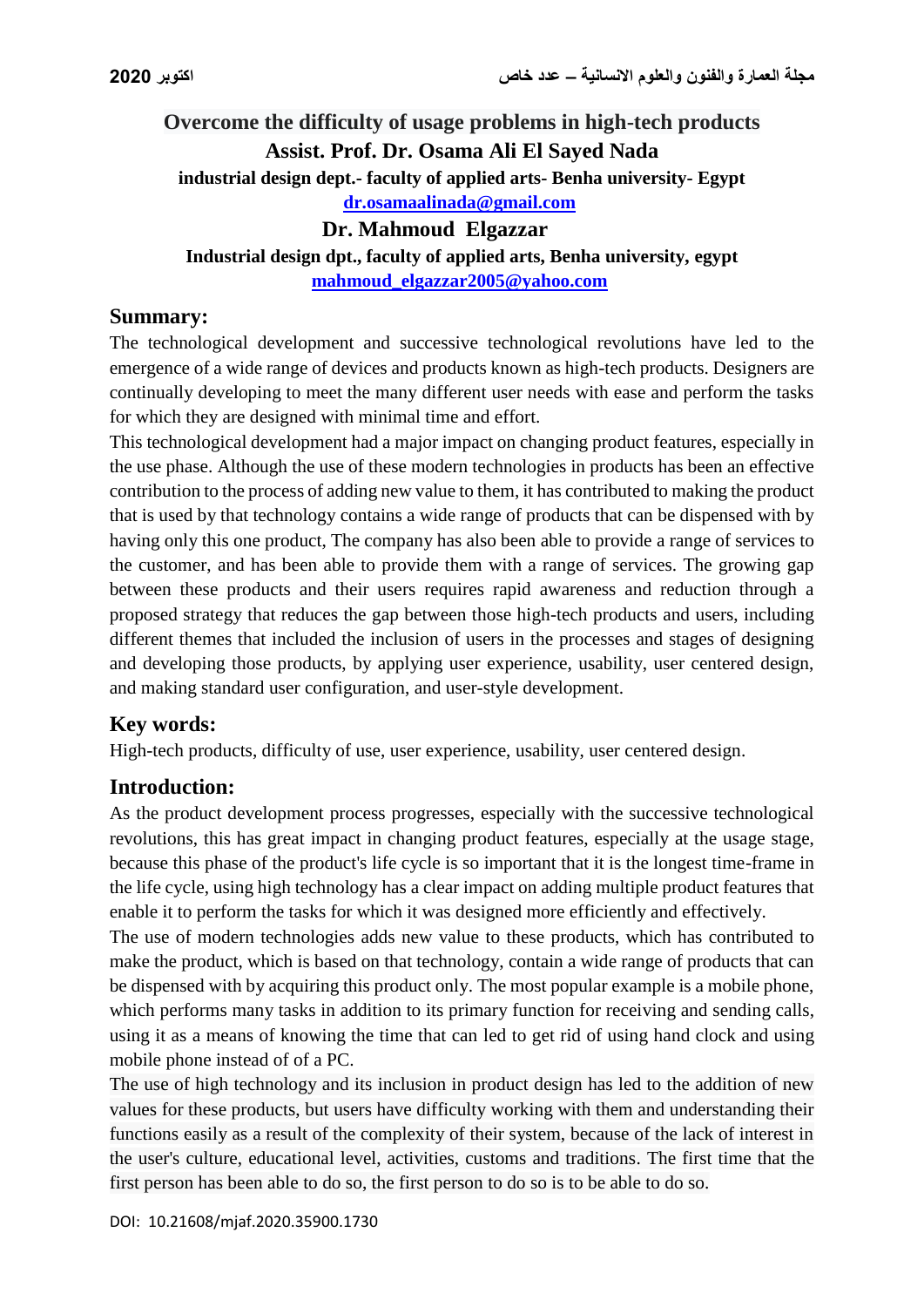## **Research's issue:**

The problem of research is that emerging a widening gap between high-tech products and users of those products led to difficulty to operate and handle them, and understood their functions easily. This requires good awareness of this gap and reducing this gap.

#### **Research's goal:**

Identify the causes, impact and ways of reducing and controlling the gap between high-tech products and users of those products.

### **Research's hypothesis:**

If a proposed strategy is developed that reduces the gap between high-tech products and users of those products, it will maximize the benefits of those products, improve their use, increase their life, and achieve effective economic value.

### **Research Curriculum:**

Research follows the descriptive analytical approach, by gathering, analyzing, and drawing information to achieve the goal of research.

## **Second axis: High-tech products:**

#### **1—Product definition:**

The product can be defined from several different perspectives, often by specifying a number of context-based properties or the domain in which they will be used.

#### **2- Technology definition:**

The word technology derived from Greek word tekhnelogia and divided into two parts Techne, meaning art, skill, or craft, and Logia refers to a study of a particular subject.

#### **3- High-tech products definition:**

Products that involve applying modern scientific and technical knowledge for useful purposes, often requiring high investments in research and development, and depends on the latest digital technologies that enable them to interact with the user through a display that shows a constantly changing range of text or code messages that illustrate different tasks and stages of carrying out the required operations. The user interacts with them on the same screen or through other controls such as handles and buttons.

#### **4. Main features of high-tech products:**

A number of features of high-tech products have been reviewed, including that they provide proposition value to the user, meet users' needs, and anticipate their future needs.

#### **5—illustrative examples of high-tech products:**

Examples of a range of high-tech products showing some of the benefits of these products were presented.

## **Third axis: The gap between high-tech products and users:**

#### **1 – reasons for gap:**

The reasons for the gap and the lack of awareness of it, are due to many reasons, the most important one is that users believe that they are able to use these products, and they can acquiring them.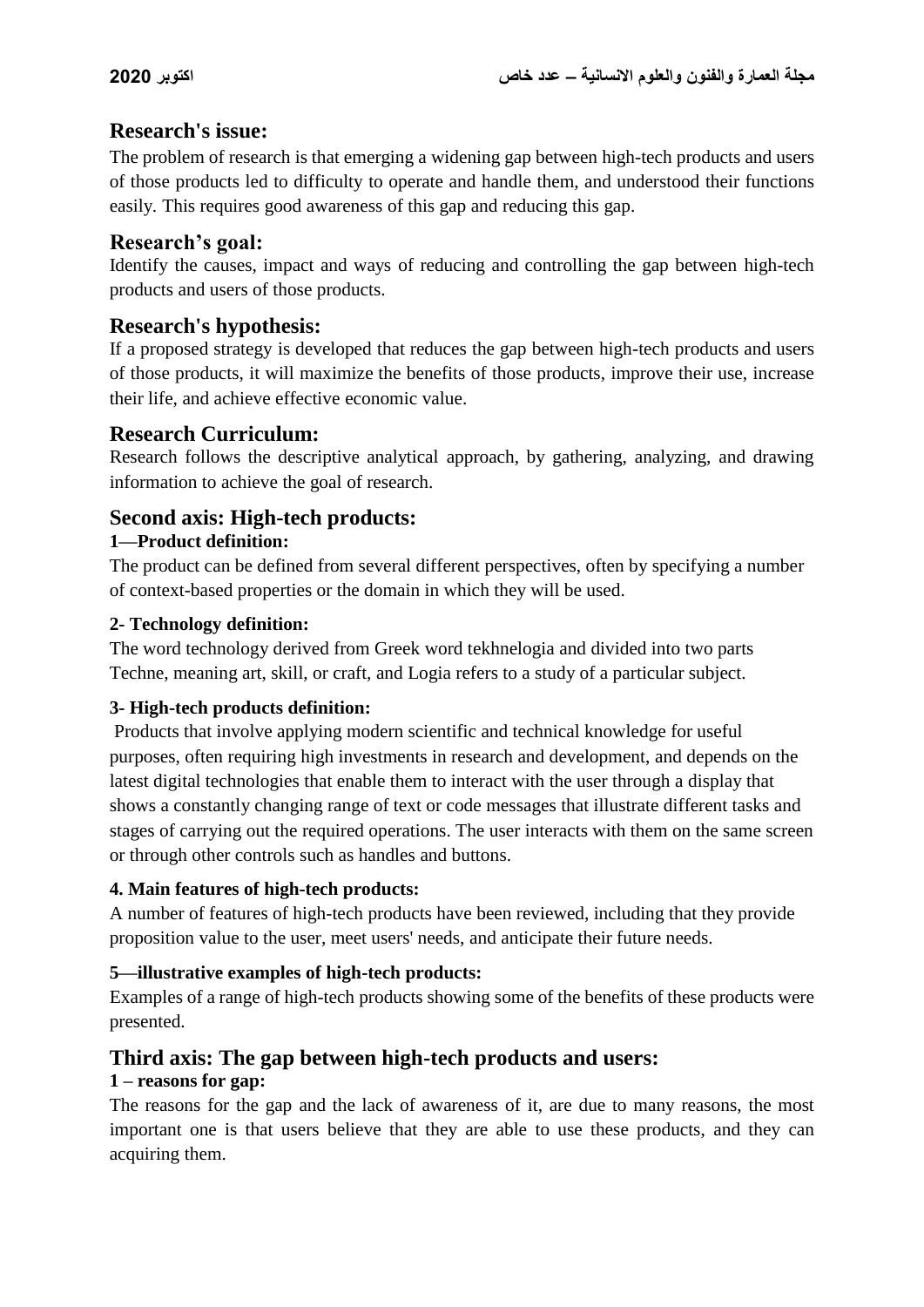However, most of the producers of these products did not take this into account in their products. The problem raise when users use these products where, because users have to request assistance to deal with these products, or rely on the trial and error principle that could damage the product or some of its components, and this may led to form negative image of the product may result in a poor product description.

### **The reasons for this can be determined as follows:**

#### **1.1. Design and production are separate from the user.**

Most products, especially high-tech products, are designed and developed without a genuine awareness of the target group that can acquire the product, what are user**'s** characteristics, and what true standards users use to choose between products.

#### **1.2. The difficulty of balancing usage requirements with competitive technological developments.**

This is because designers developing products experience difficults to make products meet user**'s** needs , and Keeping pace with rapid technological development of production standardization, which contributes to faster competitive advantages for investors in these enterprises, is due to the increased value added of the product, which is often accompanied by complications in product use.

#### **1.3. The global single market under international conventions.**

Recent international agreements, the unification and elimination of tariffs among some countries, such as GATT, among others, have indirectly contributed to difficulties for product development research institutions in developing user studies in each market on a market basis. And to identify the nature of users in this market to identify the development features required in those markets and change them from one market to another. Once the product has been out of production lines, it has become difficult to determine the direction of the product globally.

#### **Fourth axis: Strategy to reduce the gap between high-tech products and user:**

To reduce the gap between high-tech products and users, a comprehensive and multifaceted strategic plan is needed that will work together to reach the maximum benefit of users in a given period of time.

First: Inclusion of the user in the design and development of high-tech products: Due to high-tech products differ significantly from other product categories, in terms of their physical appearance (their combined form, mechanical technology, and controls), and their dependence on precise electronics or information technology for operation, The user must be included in the design and development stages, by considering the aspects of user experience, user experience and design, and the following are described in the following areas:

#### **1- User experience:**

The design of the user experience has recently become the most important process in the design process, with the user experience consisting of both colonial and emotional aspects, such as feelings, attitudes, social value, brand/image.

The user experience is the overall effect that the user feels as a result of their interaction and use of a system or product that includes the impact of colonialism, utility and emotional impact,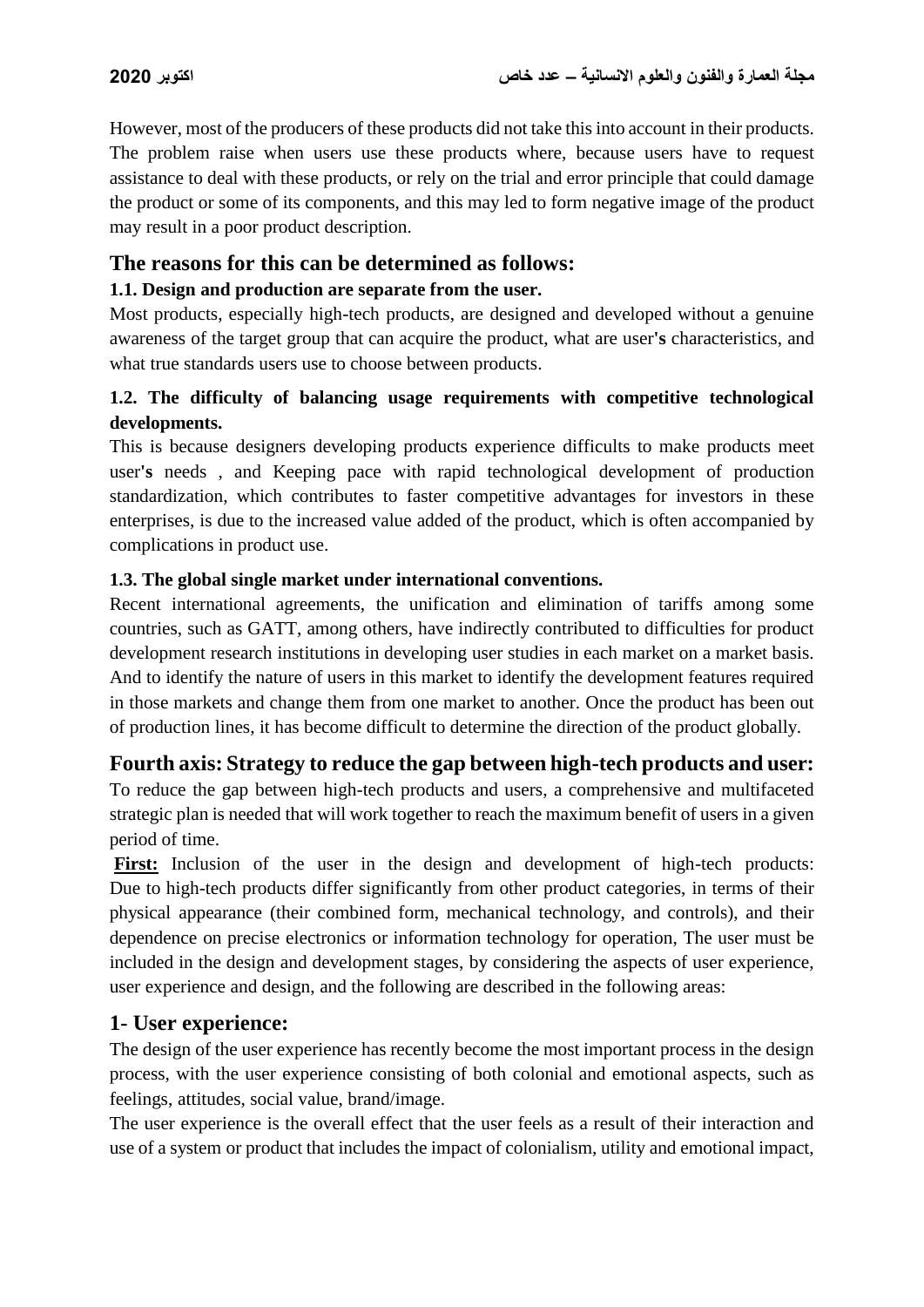taking into account that interaction with the product involves looking, touching, thinking, admiring the product and the product image in the user's mind before trying it.

## **2- Usability :**

The usability is a major part of the user's experience, and it is a key part of it .

A good user experience is not achieved without achieving good usability in products.

## **3- User Centered Design:**

User Centered Design means methods of design and development of producs and systems which based on deep understanding of the user of these systems, which make them more useful and usable.

**Second:** Setting up a standard user profile:

A periodic bulletin, updated at regular intervals with the intellectual, cultural and ideological specifications of users in different communities, should be prepared, along with international product standards in different markets, and should be used in product research and development offices and headquarters when identifying target groups of development processes and their location in the global market. It is being incorporated into the legislation and laws governing world trade.

**Third:** Developing user patterns.

To keep pace with technological development in products by upgrading the cultural and intellectual level of users through the development of courses and focusing on technological and technical aspects of the various stages of education, university, university, technical and technical.

## **Results:**

• the gap between high-tech and user-intensive products will continue to widen if the causes are not quickly rectify and diminished.

• the user can no longer be denied the right to acquire any product that has its material value, and the designer has to adapt all of its products to suit different users for their differences and diversity.

## **Recommendations.**

• The user should be included as user centered design and develomment, especially for hightech products.

• develop mechanisms and methodologies to enable a strategy to reduce the gap between hightech and user products.

• develop curricula and regulations at various levels of education to accommodate modern and rapid technological developments in products

## **References:**

- shakr ,shyma' : alaistifadat min ttbyqat al'andaruyd fy tasmym tabbaeatan 'aqmashat altaathyth llftyat fy marhalat almrahqt- majalat aleamarat walfunun waleulum al'iinsaniat -almujalid 5, aleadad 19, alsafhat 346-363 - yanayir 2020 .

alsandywnaa, khald; almuslamaa, ghadt: tathyr antrnt alashya' ealaa tasimym almuntajat alsinaeyt alkhasat bialraeayt alshyt: dirasat mushyt shamilat - majalat aleamarat walfunun waleulum al'iinsaniat - almjld 5, aleadad 22, alsafha